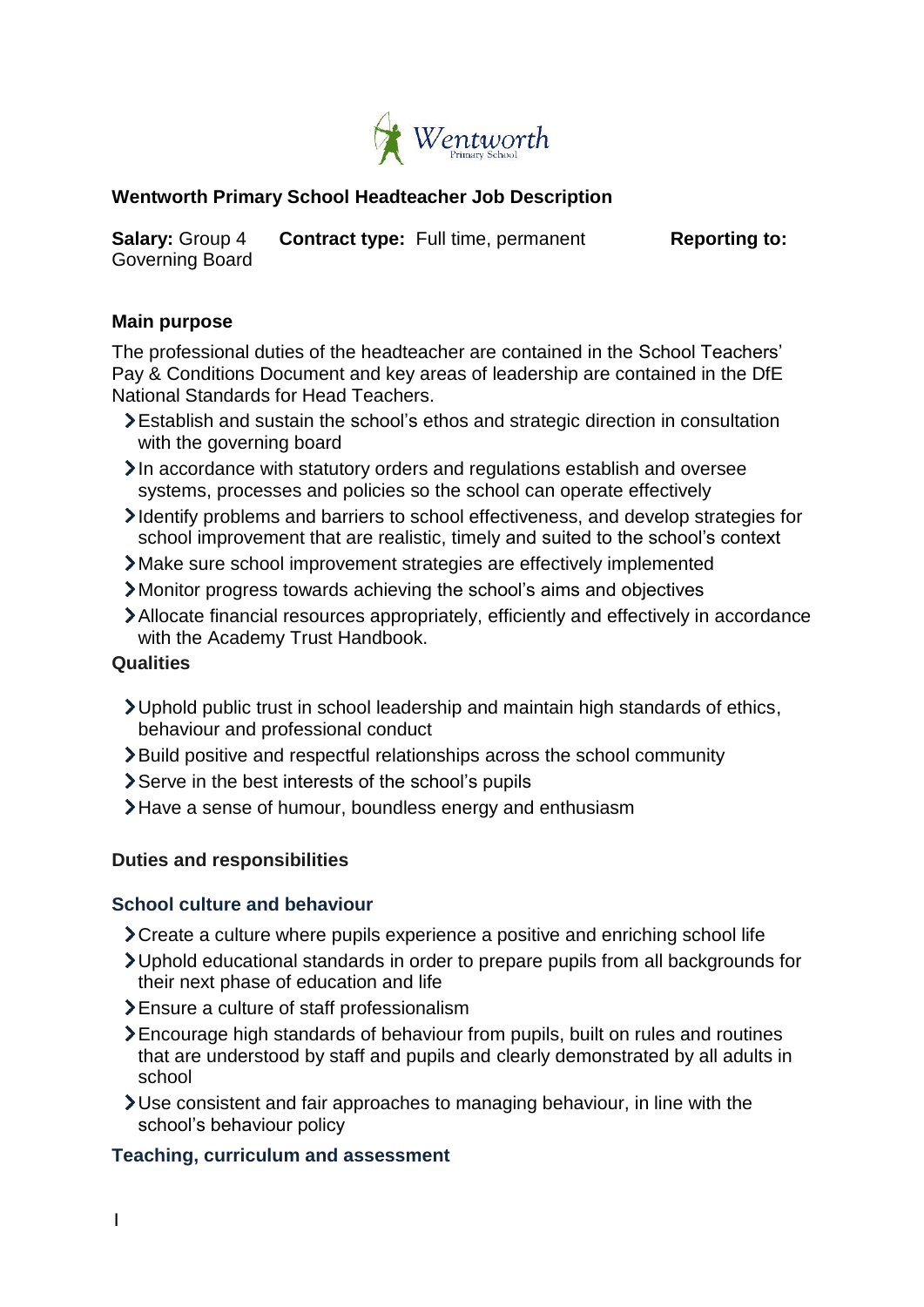- Establish and sustain high-quality teaching across all subjects and phases, based on evidence
- Ensure teaching is underpinned by subject expertise
- Effectively use formative assessment to inform strategy and decisions
- Ensure the teaching of a broad, structured and coherent curriculum
- Establish curriculum leadership, including subject leaders with relevant expertise and ensure access to professional networks and communities
- Use valid, reliable and proportionate approaches to assessing pupils' knowledge and understanding of the curriculum
- Ensure the use of evidence-based approaches to reading so that all pupils are taught to read.

# **Additional and special educational needs (SEN) and disabilities**

- Promote a culture and practices that enables all pupils to access the curriculum
- Have ambitious expectations for all pupils with SEN and disabilities
- Ensure the school effectively engages with parents, carers and professionals to identify additional needs and provide support and adaptation where appropriate
- Make sure the school fulfils statutory duties regarding the SEND Code of Practice
- Fully utilises staff skills and expertise to support individual needs

## **Managing the school**

- Ensure staff and pupils' safety and welfare through effective approaches to statutory safeguarding duties.
- Deploy and manage all teaching and non-teaching staff in a manner consistent with their conditionals of employment.
- Lead, motivate, challenge and support staff through the annual cycle of performance management to secure and maintain continuous school improvement.
- Challenge underperformance at all levels and initiate effective procedures for improvement.
- Support middle and senior leadership to build capacity.
- Ensure rigorous approaches to identifying, managing and mitigating risk
- Maintain a good working relationship with the onsite private nursery

## **Professional development**

- Ensure staff have access to appropriate, high standard professional development opportunities.
- Keep up to date with developments in education.
- Seek training and continuing professional development to meet needs.
- Liaise with staff unions and associations.

## **Governance, accountability and working in partnership**

- Understand and welcome the role of effective governance as set out within the Governance Handbook.
- Provide reports to governors to aide their understanding and welcome governor visits to school.